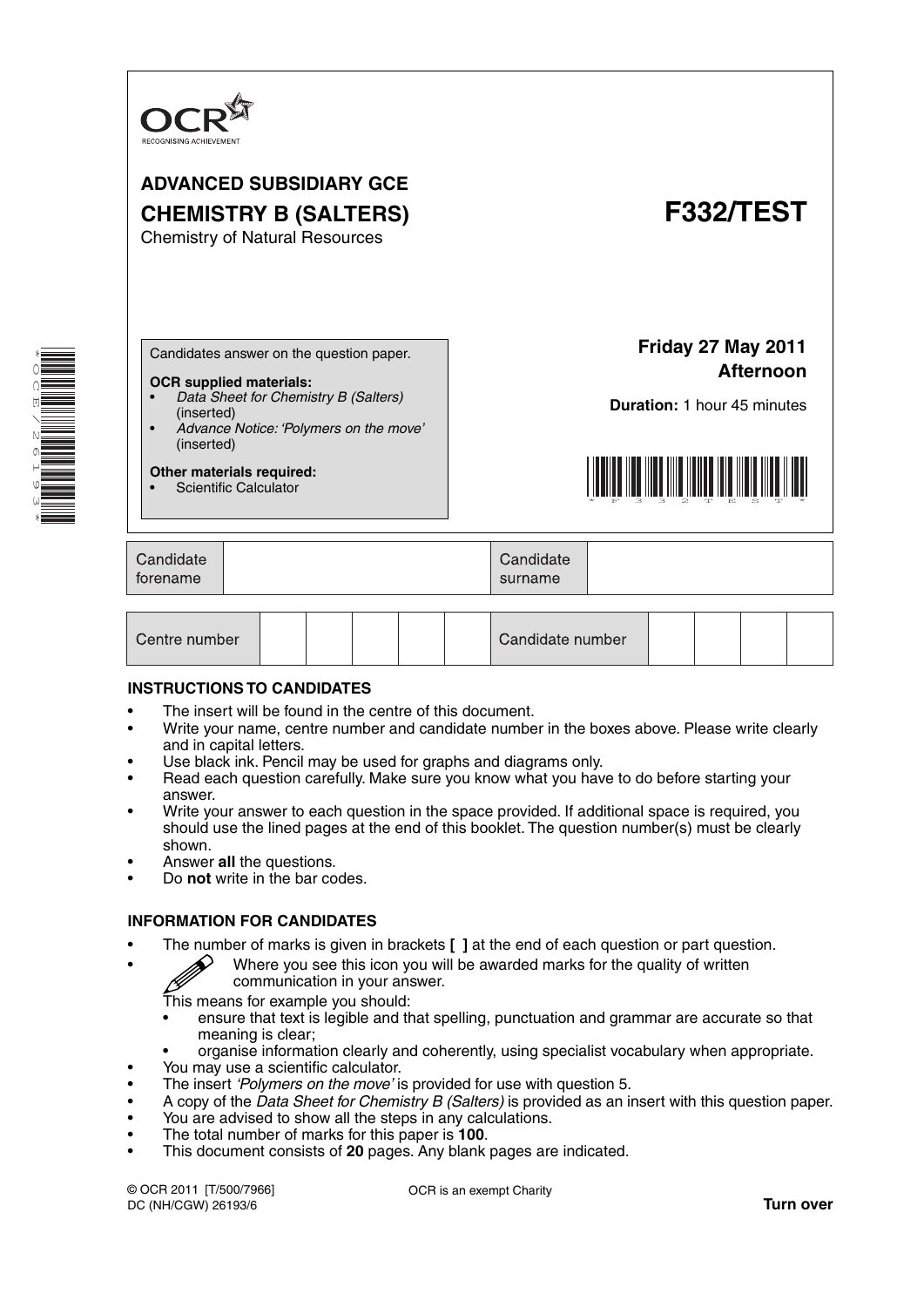#### Answer **all** the questions.

- **1** In 2008, many people in Zimbabwe died because of a cholera epidemic, caused largely by a lack of water treatment.
	- **(a)** It is possible to stop the spread of diseases like cholera by treating water with chlorine. The chlorine forms chloric(I) acid, HC*l*O, and hydrochloric acid, HC*l*, when it reacts with the water.
		- **(i)** Write the equation for this **reversible** reaction of chlorine with water.
- **[2]**
	- **(ii)** Explain what is meant by the (I) in the name of chloric(I) acid.
	- ...................................................................................................................................... **[1]**
	- **(iii)** Explain why adding chlorine to drinking water can stop the spread of cholera.

 ........................................................................................................................................... ...................................................................................................................................... **[1]**

- **(b)** Chloric(I) acid, HC*l*O, can be produced by adding solid calcium chlorate(I), which is a salt of chloric(I) acid, to water. HClO can also be formed by adding the gas chlorine dioxide, ClO<sub>2</sub>, to water.
	- **(i)** Give the formula of calcium chlorate(I).

...................................................................................................................................... **[1]**

 **(ii)** Chlorine dioxide reacts with water in a disproportionation reaction.

A disproportionation reaction is one in which an element is both oxidised and reduced during the reaction.

Explain why the reaction below is an example of a disproportionation reaction. Give details of the oxidation states involved.

 $4CIO_2 + 2H_2O \rightarrow HClO + 3HClO_3$ 

 ........................................................................................................................................... ........................................................................................................................................... ........................................................................................................................................... ........................................................................................................................................... ........................................................................................................................................... ...................................................................................................................................... **[3]**

© OCR 2011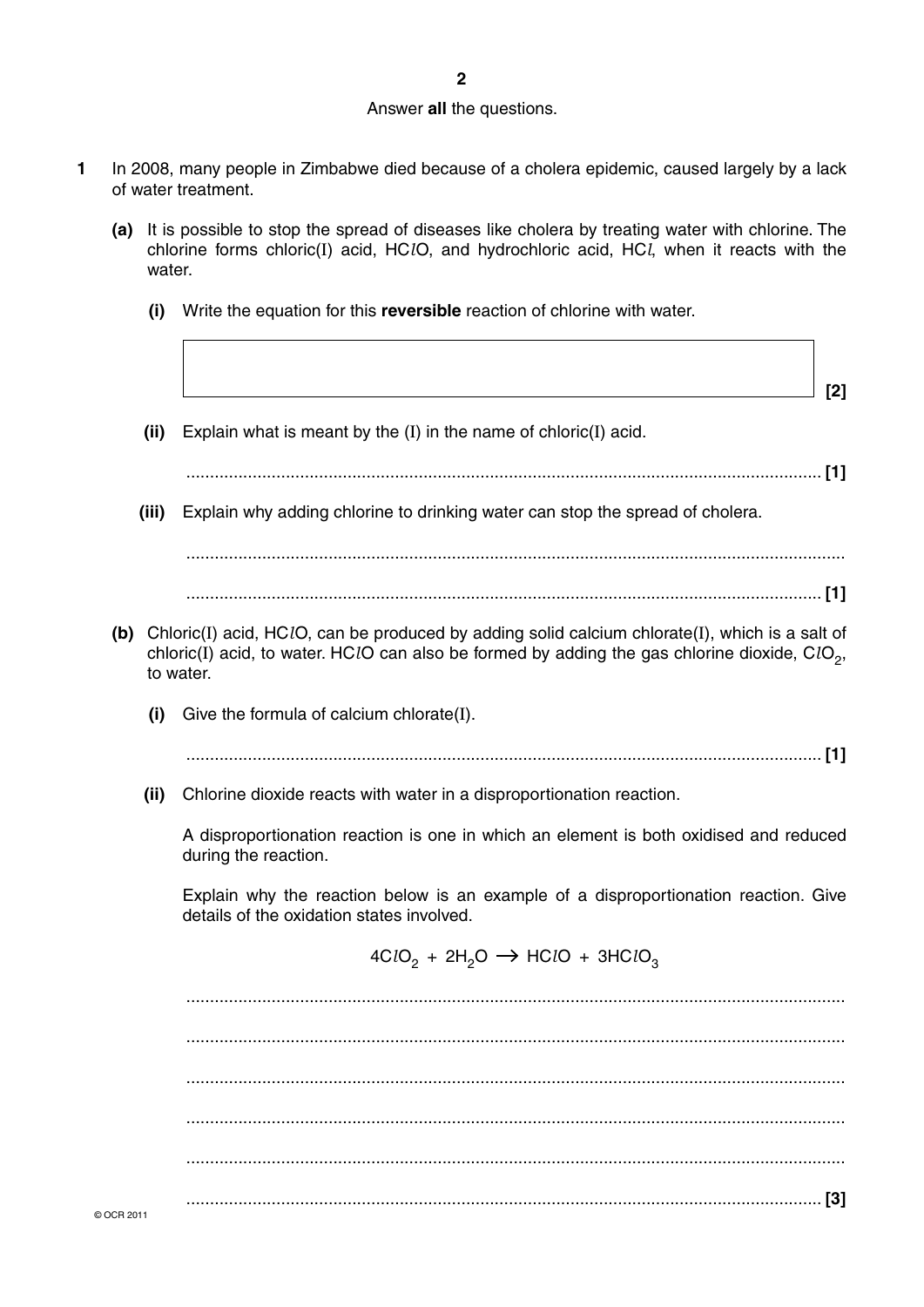**(iii)** Suggest **two** reasons why it may be preferable to use calcium chlorate(I) rather than chlorine for treating drinking water.

 ........................................................................................................................................... ........................................................................................................................................... ...................................................................................................................................... **[2]**

 **(c)** A student decides to analyse some swimming pool water to find the amount of chlorine it contains. The student takes a  $250 \text{ cm}^3$  sample of the water and treats it with an excess of potassium iodide solution.

$$
Cl_2(aq) + 2I^-(aq) \rightarrow I_2(aq) + 2Cl^-(aq) \qquad \qquad \text{equation 1.1}
$$

 **(i)** Write the half-equation for the conversion of iodide ions to iodine in the process shown by **equation 1.1**.



 **(ii)** The student titrates the treated sample with sodium thiosulfate solution to find out how much iodine has formed. The equation for the reaction is shown below.

$$
I_2(aq) + 2S_2O_3^{2-}(aq) \rightarrow S_4O_6^{2-}(aq) + 2I^-(aq) \qquad \qquad \text{equation 1.2}
$$

The titration requires 12.30 cm<sup>3</sup> of 0.00100 moldm<sup>-3</sup> sodium thiosulfate solution.

Calculate the number of moles of thiosulfate ions,  $\mathsf{S}_2\mathsf{O}_3{}^{2-}$ , used.

moles S2O3 2– = ....................................................mol **[1]**

(iii) Give the number of moles of iodine,  $I_2$ , in the 250 cm<sup>3</sup> sample of treated water, using your answer to **(ii)** and **equation 1.2**.

moles I 2 = ....................................................mol **[1]**

**(iv)** Calculate the concentration of the Cl<sub>2</sub> in the original swimming pool water sample, in  $mol \, \text{dm}^{-3}$ .

Give your answer to **two** significant figures.

concentration C*l*2 = ........................................... mol dm–3 **[3]**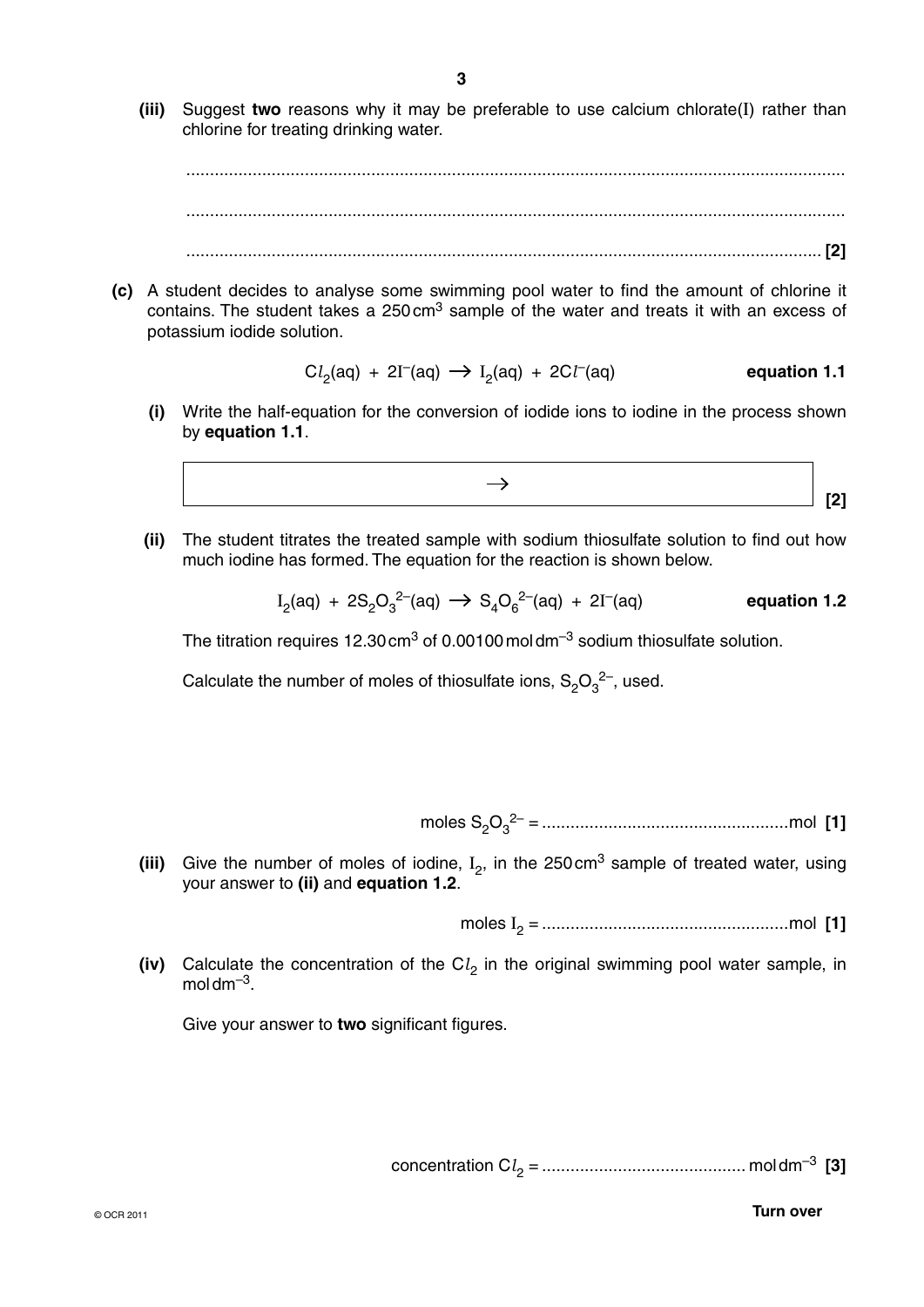**4**

 **(d)** Give the outer sub-shell structure of an iodide ion.

| (e) Give one use for chlorine other than water treatment. |  |
|-----------------------------------------------------------|--|
|                                                           |  |
| [Total: 20]                                               |  |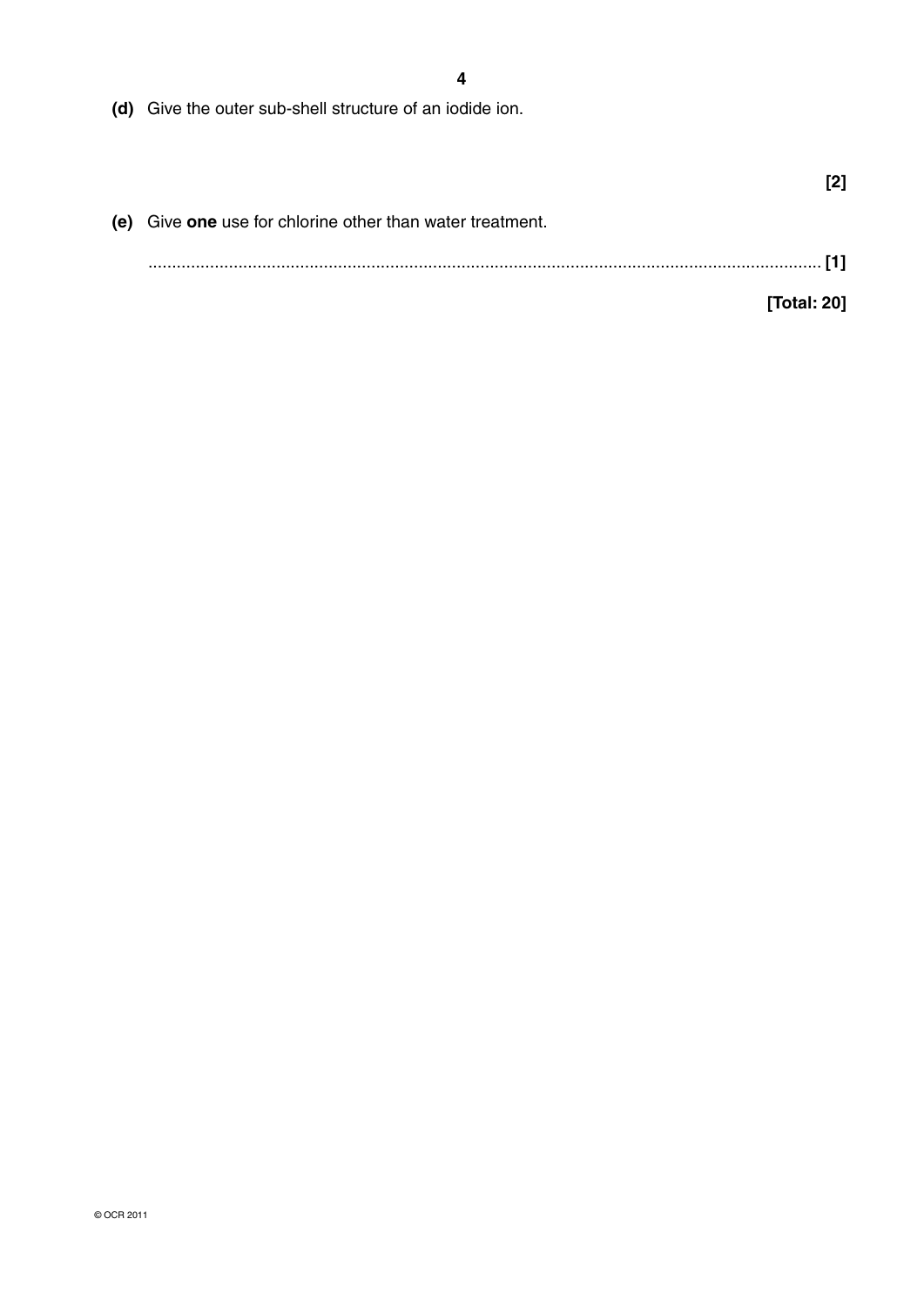**BLANK PAGE**

## **PLEASE TURN OVER FOR QUESTIONS 2, 3, 4 AND 5**

# **PLEASE DO NOT WRITE ON THIS PAGE**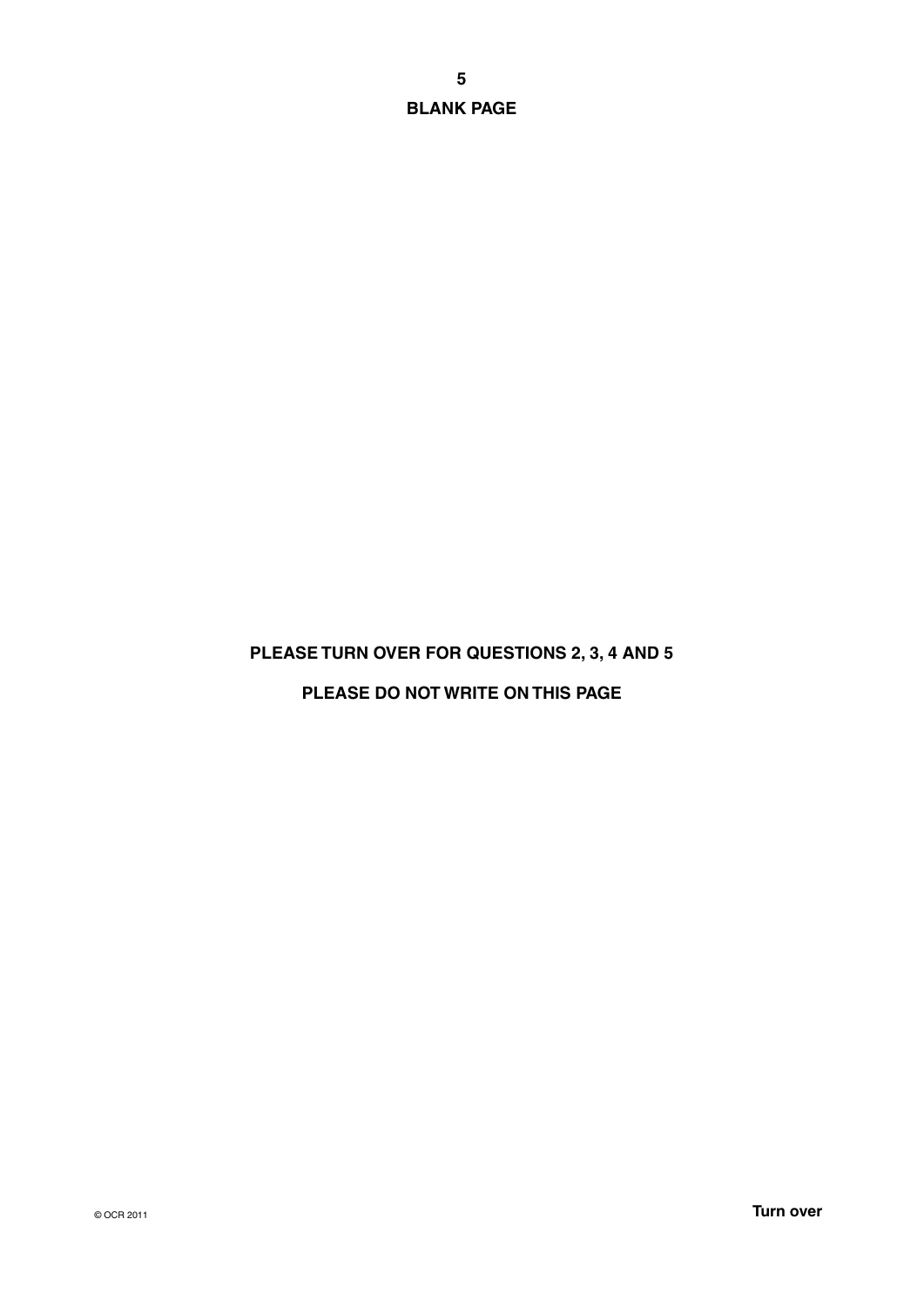#### **2** Many gases can pollute our troposphere, including ozone and oxides of nitrogen.

 **(a)** Oxides of nitrogen are involved in the production of ozone, as shown in the equations below.

| equation 2.1 | $NO(g) + \frac{1}{2} O_2(g) \rightarrow NO_2(g)$ |
|--------------|--------------------------------------------------|
| equation 2.2 | $NO2(g) \rightarrow NO(g) + O(g)$                |
| equation 2.3 | $O_2(g) + O(g) \rightarrow O_3(g)$               |

 **(i)** Write the overall equation for the reaction sequence shown in **equations 2.1** to **2.3**.

 $\rightarrow$ **1 b b c c c c f c f f f** 

 **(ii)** Identify the catalyst involved in this series of reactions. Explain your choice.

...........................................................................................................................................

...................................................................................................................................... **[2]**

 **(iii)** The chemicals taking part in these reactions are radicals. Explain what is meant by the term *radical*.

...........................................................................................................................................

...................................................................................................................................... **[1]**

 **(b)** Ozone reacts with hydrocarbons in the troposphere to form smog. One example is the reaction of ozone with ethene to form methanal, HCHO, which is found in smog.

 $O_3(g) + C_2H_4(g) \rightarrow 2HCHO(g) + \frac{1}{2}O_2(g)$  equation 2.4

 **(i)** Draw the full structural formula for a molecule of methanal.

**[1]**

 **(ii)** Methanal can be made from methanol in a laboratory. Give the reagents and conditions required for this reaction.

 ........................................................................................................................................... ........................................................................................................................................... ...................................................................................................................................... **[3]**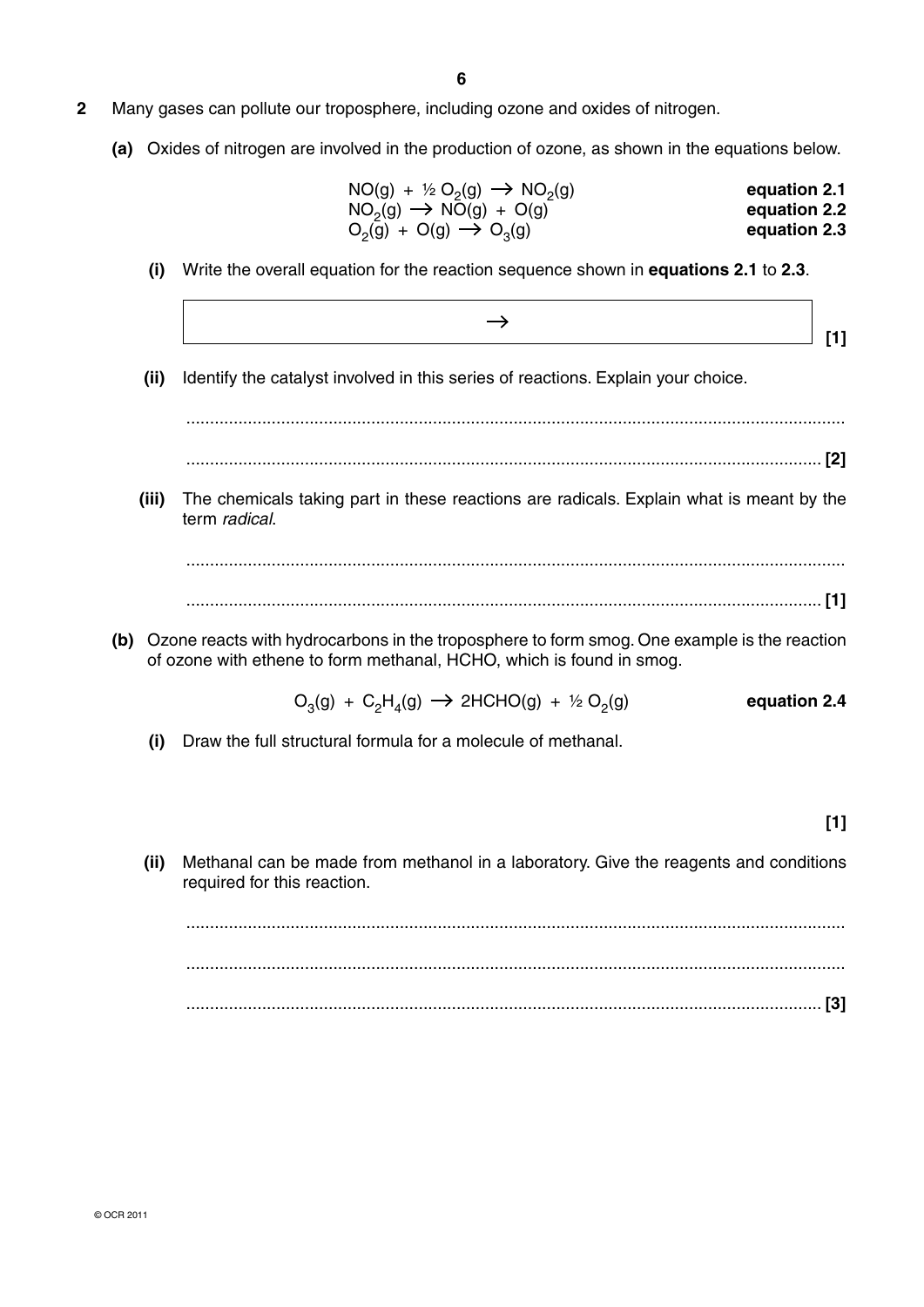$(iii)$ The reaction represented by equation 2.4 occurs at different rates in winter and summer, because of the seasonal temperature differences.

Describe and explain how the rate of a reaction varies with temperature.



In your answer, you should make it clear how the steps you describe are linked to one another.

 $(iv)$ The presence of ozone in the troposphere can cause other problems, apart from smog formation. Give one other problem associated with tropospheric ozone.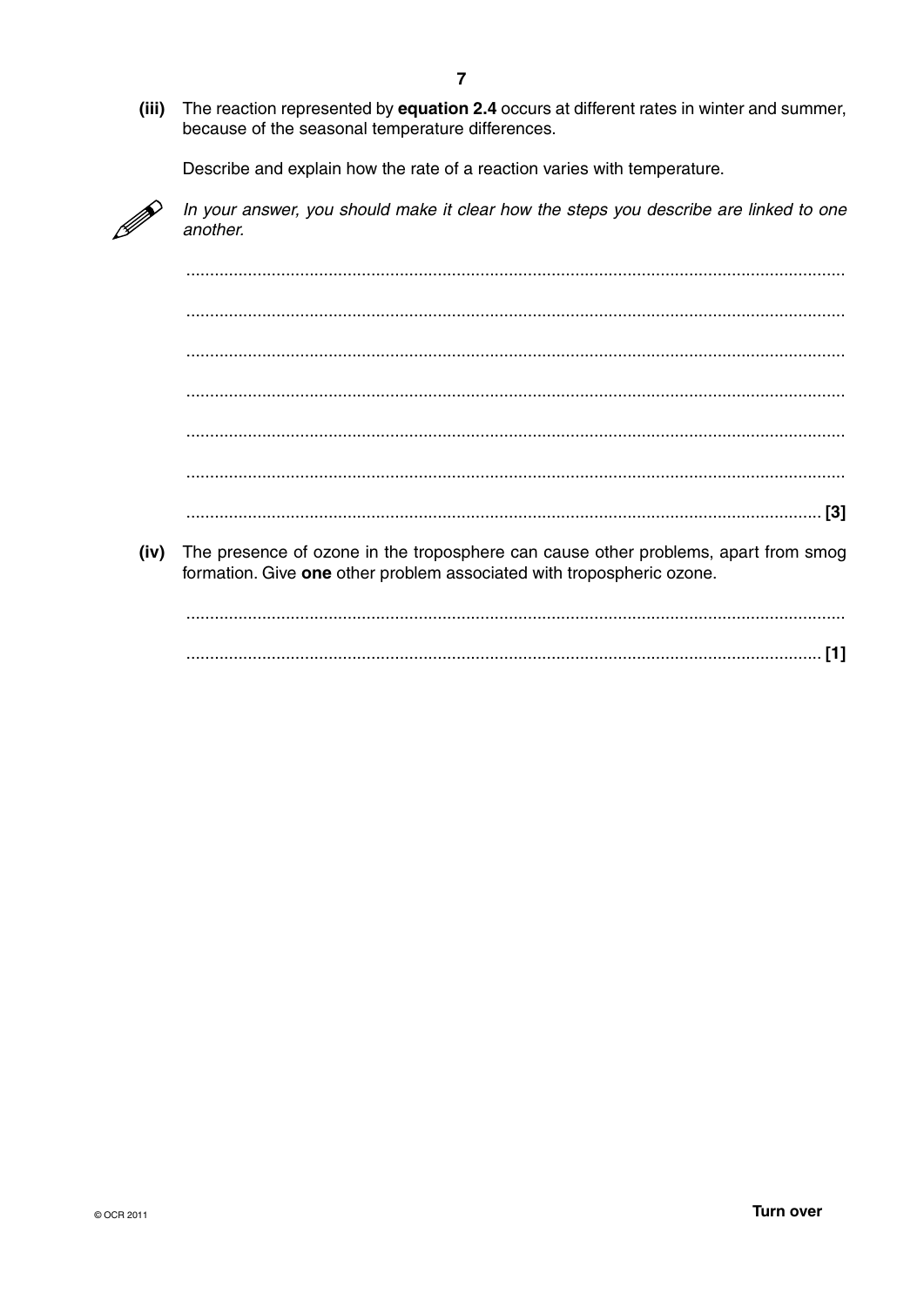(c) The presence of ozone in the stratosphere is important to humans.

Describe and explain:

- why the presence of ozone in the stratosphere is important to humans and  $\bullet$
- the natural processes by which ozone is formed in the stratosphere.



In your answer, you should make it clear how the steps you describe are linked to one another.

**[Total: 19]**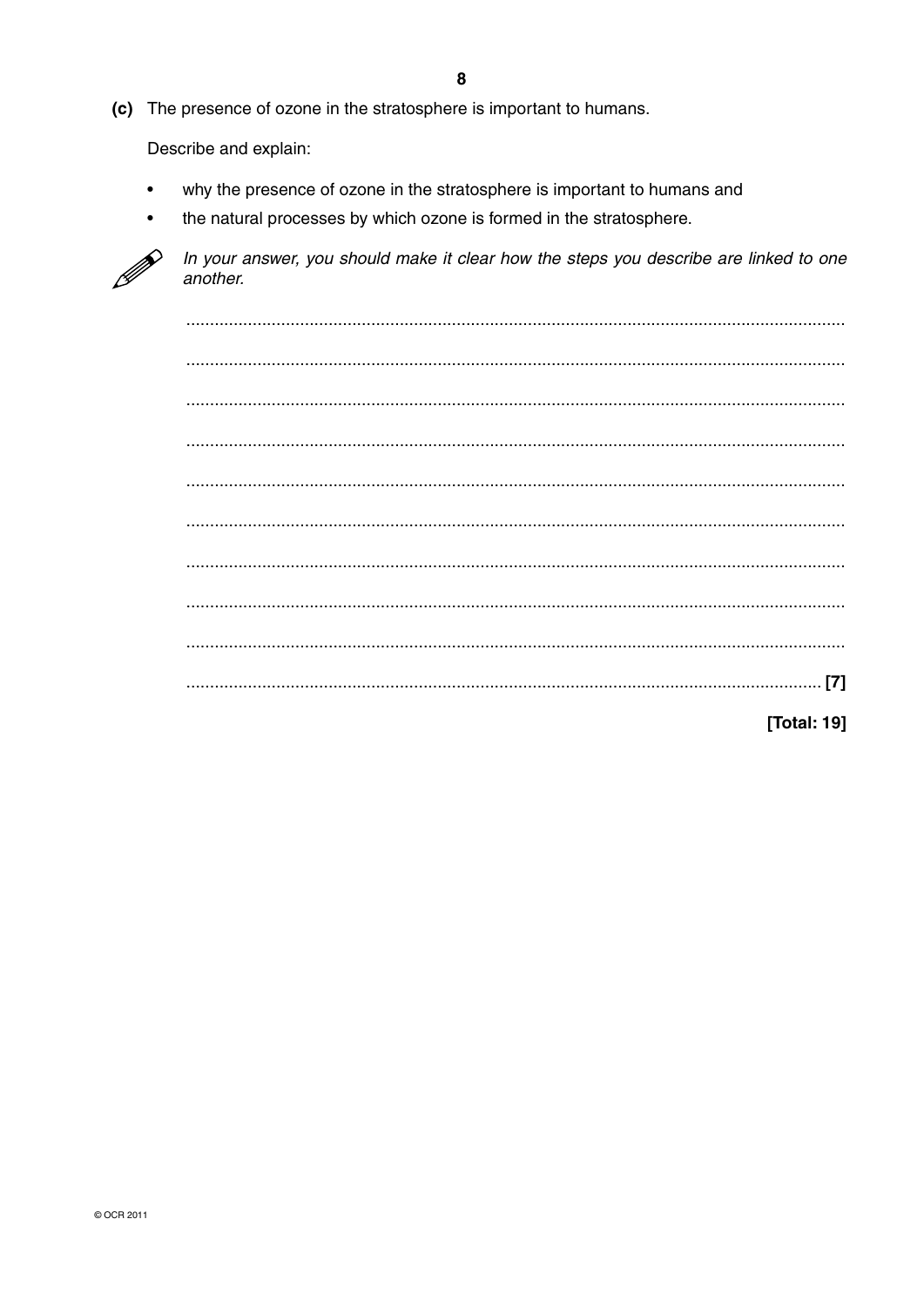

(a) Name two functional groups, other than a benzene ring, which are present in eugenol.

(b) Describe the colour change you would see when bromine water is added to eugenol. (c) Eugenol is only slightly soluble in water. Name the type of intermolecular bond present between molecules of water. Explain how  $(i)$ these intermolecular bonds form. Explain, using ideas of intermolecular bonds, why eugenol is only slightly soluble in  $(ii)$ water.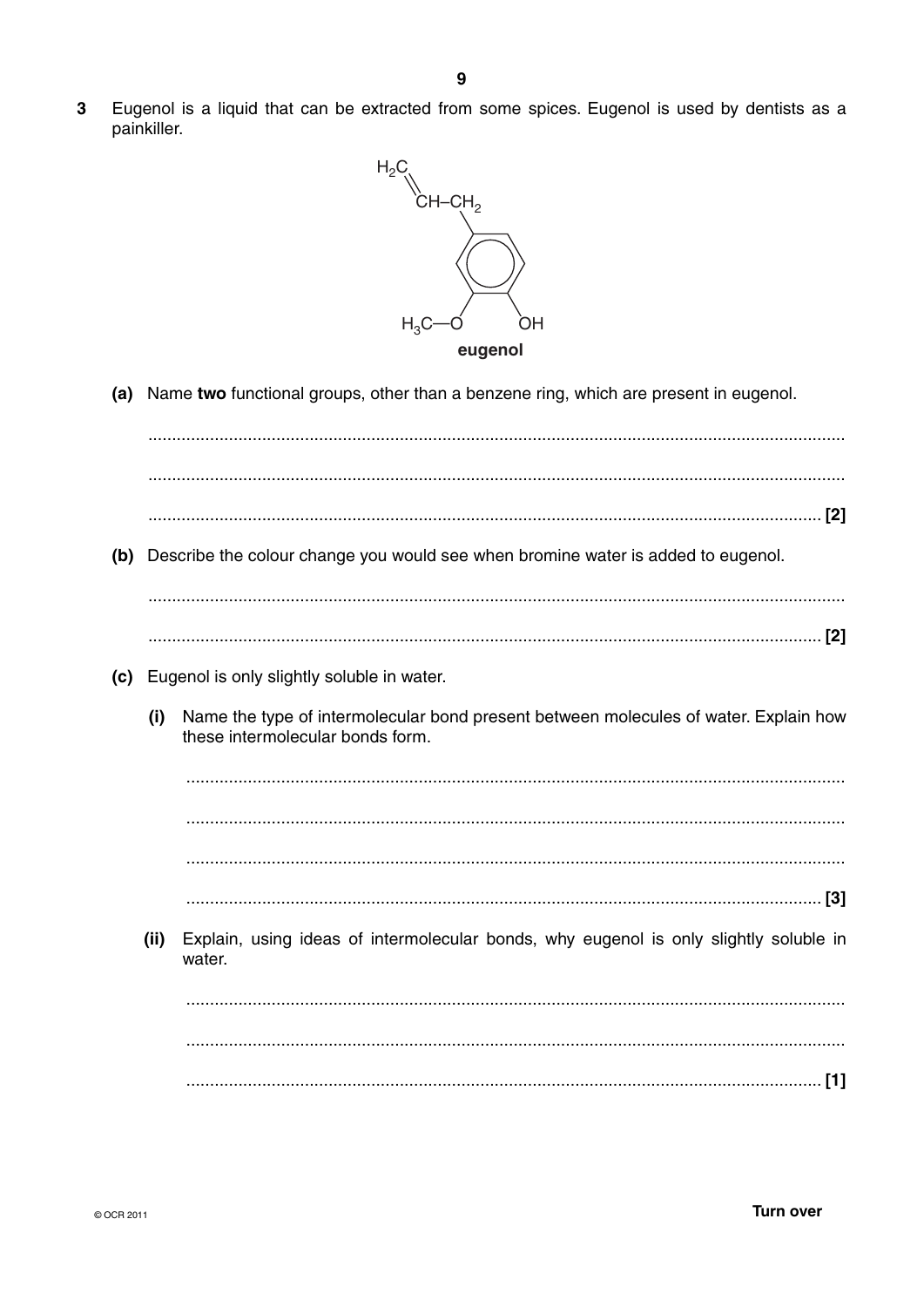**10**

 **(d)** Eugenol can be converted into isoeugenol.



 **(i)** Explain why isoeugenol can exist as two *E/Z* isomers.

 ........................................................................................................................................... ........................................................................................................................................... ...................................................................................................................................... **[2]**

 **(ii)** Isoeugenol reacts with hydrogen by an addition reaction. Give the conditions that are required for this reaction.

 ........................................................................................................................................... ...................................................................................................................................... **[2]**

 **(iii)** Under certain conditions, isoeugenol reacts with water by an addition reaction. Draw the structures of the two isomeric products that could form.

**[2]**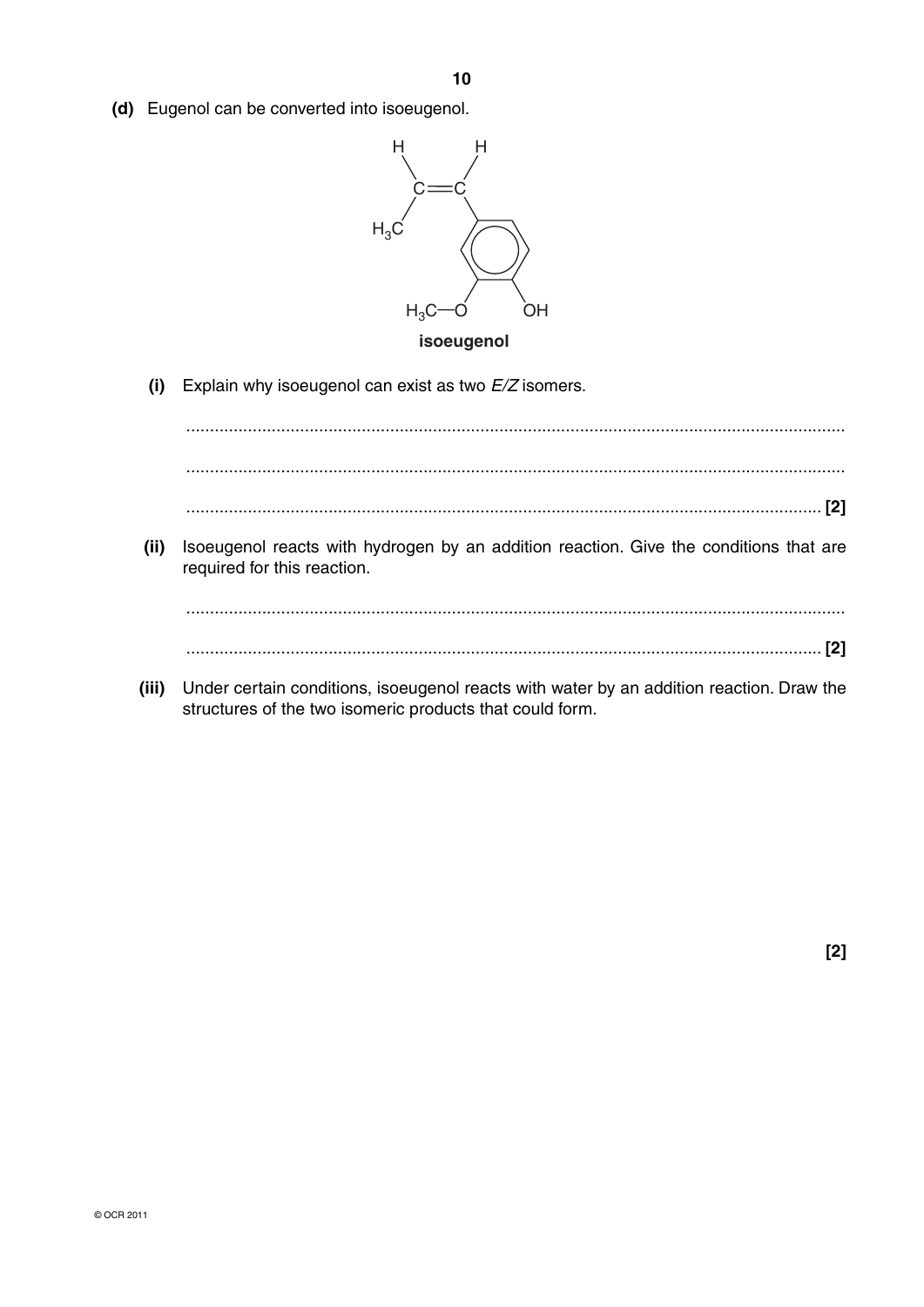**(e)** Isoeugenol can be converted to vanillin, which is used as a food flavouring.



 **(i)** Name the functional group that is present in vanillin but not in isoeugenol.

 ...................................................................................................................................... **[1] (ii)** This functional group can be identified by infrared spectroscopy. State the wavenumber range of the peak that it would give. ...................................................................................................................................... **[1] (iii)** Explain what is meant by the *fingerprint region* in an infrared spectrum and explain the significance of the fingerprint region. ........................................................................................................................................... ........................................................................................................................................... ........................................................................................................................................... ...................................................................................................................................... **[2] [Total: 18]**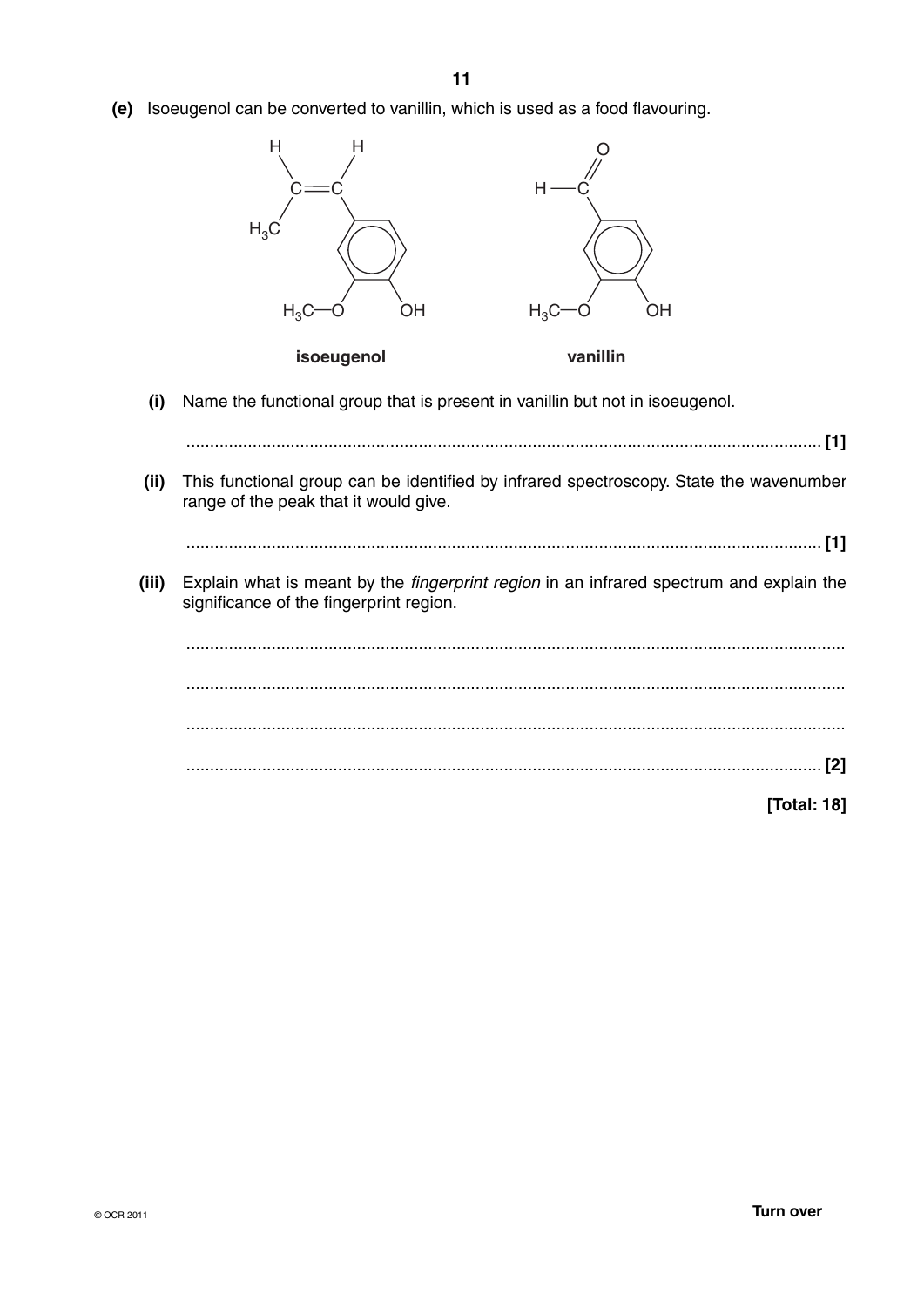- **4** Methanol is manufactured from carbon monoxide and hydrogen. It is used as a fuel and for making chloroalkanes.
	- **(a)** The carbon monoxide and hydrogen for making methanol can be produced by reacting the carbon in coke with steam.

$$
C(s) + H2O(g) \rightarrow CO(g) + H2(g)
$$
 **equation 4.1**

Draw a '*dot-and-cross*' diagram to represent the bonding in a molecule of carbon monoxide. The molecule contains a dative covalent bond.

**[2]**

- **(b)** In order to obtain the correct ratio of carbon monoxide to hydrogen for the next stage of the process, some of the carbon monoxide is reacted with more steam, forming carbon dioxide and hydrogen.
	- **(i)** Write the equation for the reaction between the carbon monoxide and steam. Include state symbols.
- $\rightarrow$ **1 b b c c f f f f** 
	- **(ii)** The carbon dioxide produced in the reaction in **(i)** is disposed of once it has been separated from the hydrogen. Suggest **one** method for disposal of the carbon dioxide, other than releasing it straight into the atmosphere.

 ........................................................................................................................................... ........................................................................................................................................... ...................................................................................................................................... **[1]**

 **(iii)** Calculate the atom economy for the production of hydrogen in **(i)**.

atom economy = ...................................................... % **[1]**

 **(iv)** Comment on the usefulness of the reaction in **(i)**, in terms of atom economy.

 ........................................................................................................................................... ...................................................................................................................................... **[1]**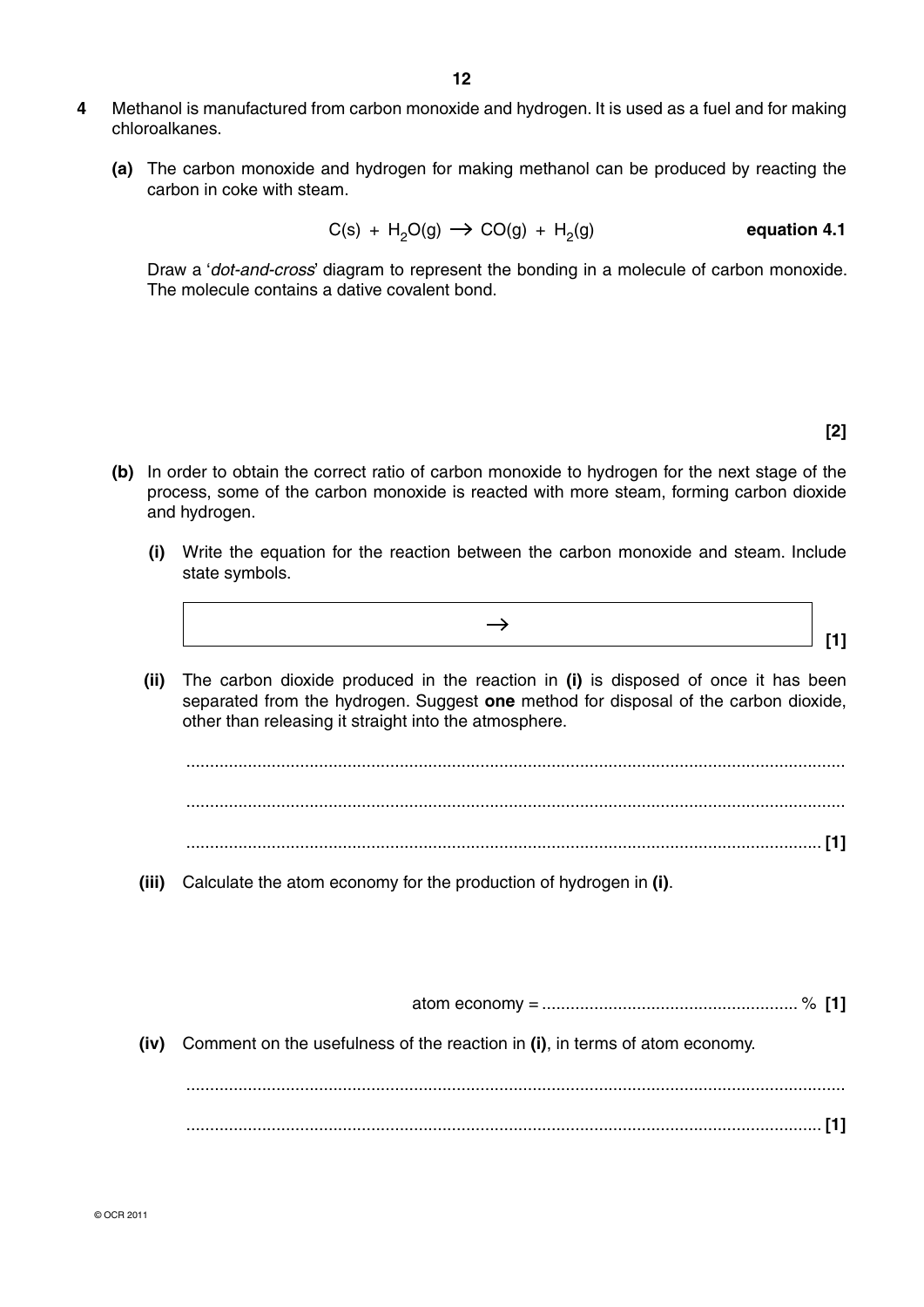(c) Methanol can be made from the carbon monoxide and hydrogen.

$$
CO(g) + 2H_2(g) \rightleftharpoons CH_3OH(g) \quad \Delta H = -91 \,\text{kJmol}^{-1} \qquad \text{equation 4.2}
$$

The reaction represented by equation 4.2 is an example of a dynamic equilibrium.  $(i)$ 

Explain what is meant by the term dynamic equilibrium.

Describe and explain the effect of the following changes on the yield of methanol  $(ii)$ produced in the reaction represented by equation 4.2. 

- 
- $(iii)$ Describe and explain the effect that the use of a catalyst would have on the rate at which methanol is produced.



In your answer, you should use appropriate technical terms, spelled correctly.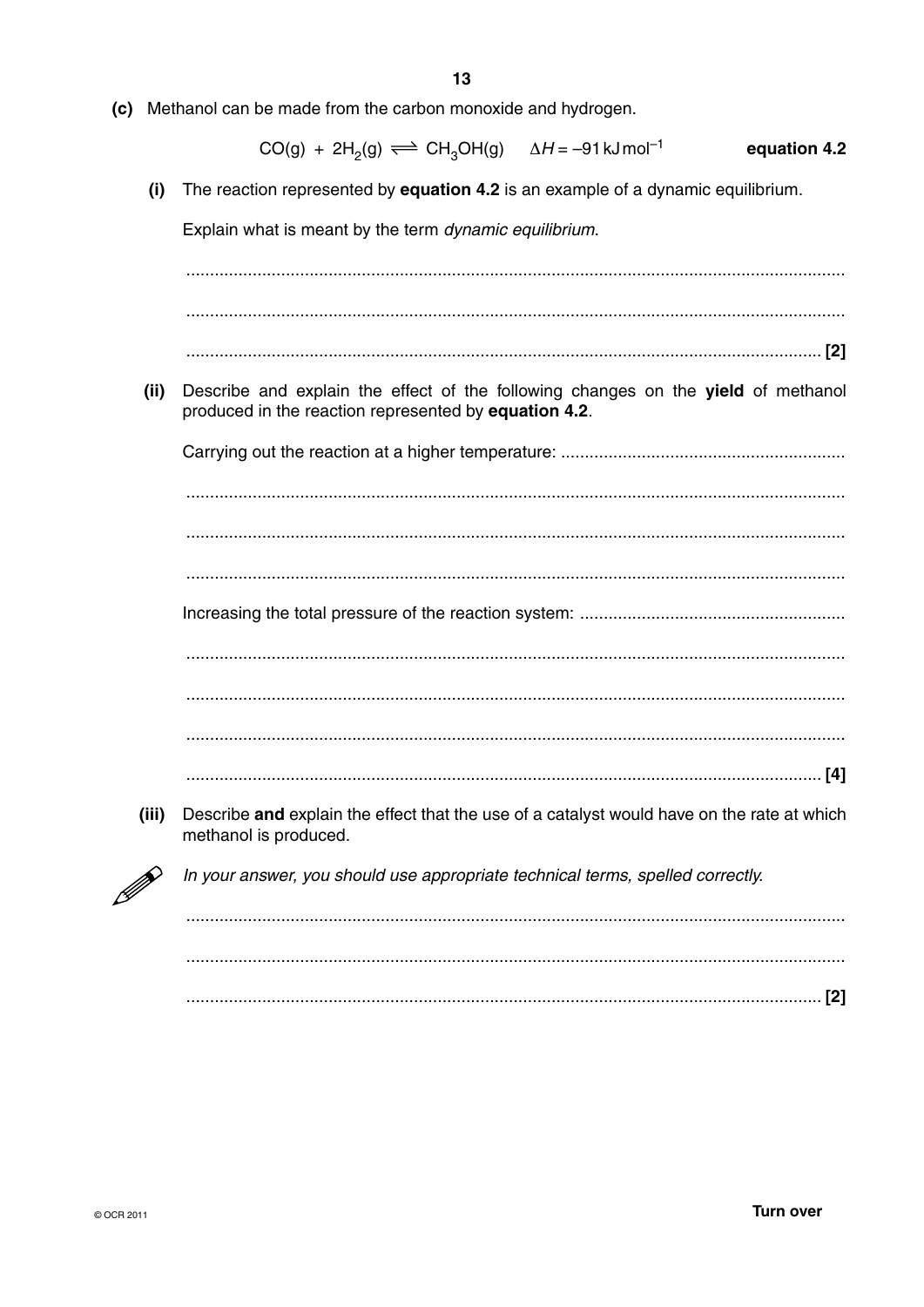- (d) Methanol can be converted into chloromethane.
	- (i) Give the reagent and condition required.

- 
- $(ii)$ If this chloromethane gas gets into Earth's atmosphere, a C-Cl bond can be broken by UV radiation from the Sun.

The bond enthalpy of the C-Cl bond is  $+346 \text{ kJ}$  mol<sup>-1</sup>.

Calculate the minimum energy (in Joules) needed to break a single C-Cl bond.

Avogadro constant,  $N_A = 6.02 \times 10^{23}$  mol<sup>-1</sup>

(iii) Calculate the frequency of radiation that is needed to break one C-Cl bond.

Planck constant.  $h = 6.63 \times 10^{-34}$  JHz<sup>-1</sup>

(iv) It has been found that halogenoalkanes have been responsible for some of the ozone depletion in the stratosphere.

Describe how halogenoalkanes deplete ozone and give the evidence for the ozone depletion.

[Total: 23]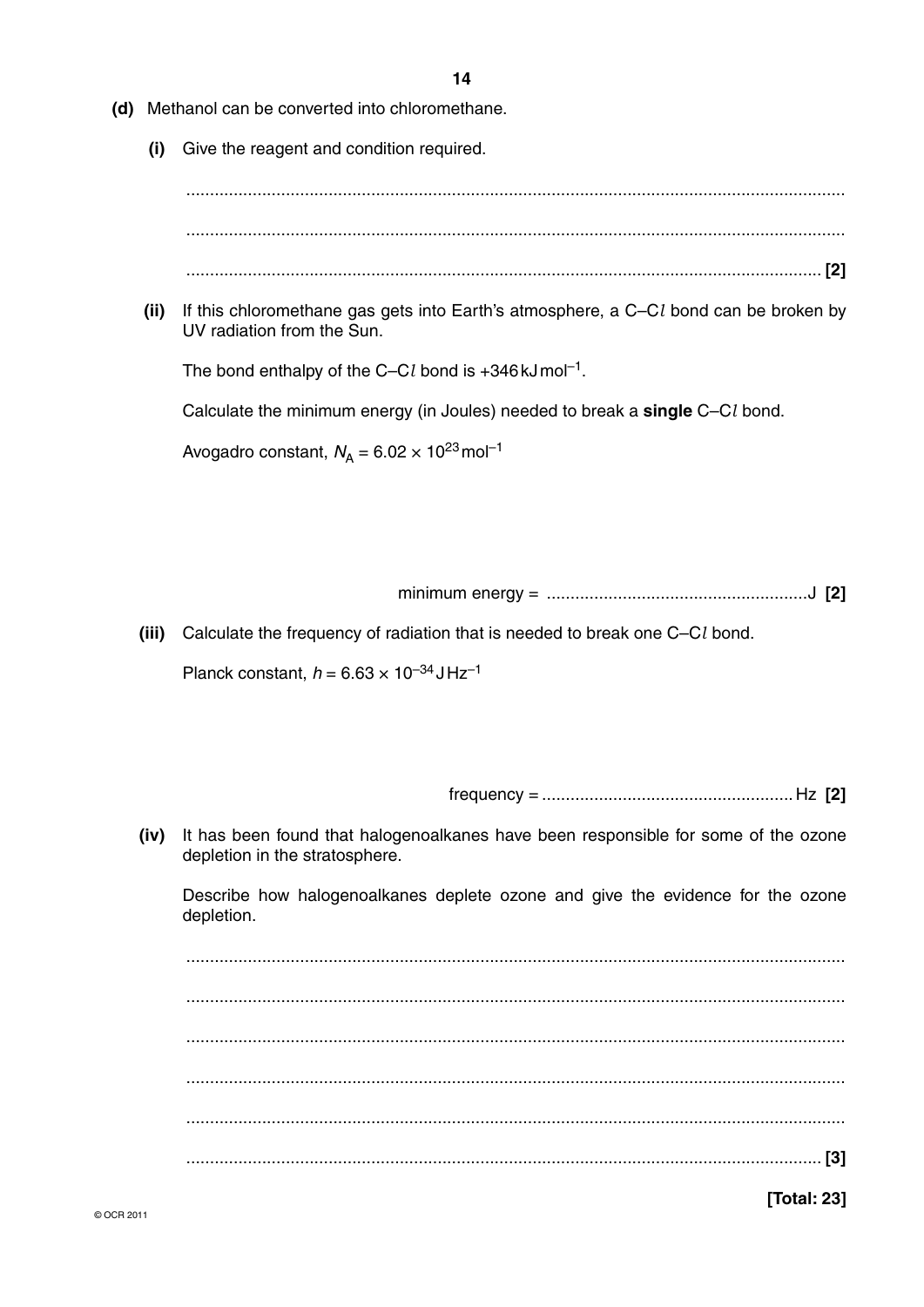- **5** This question is based on the Advance Notice article '**Polymers on the move**' which is provided as an insert to this paper.
	- **(a)** Explain what is meant by the term *thermoplastic* used in the article to describe certain types of polymer. Give **one** example of a polymer identified in the article as being thermoplastic.

|     | (b) Burning fuel for transport is one of the major sources of atmospheric carbon dioxide. Give<br><b>one</b> other industrial source of carbon dioxide emissions.               |
|-----|---------------------------------------------------------------------------------------------------------------------------------------------------------------------------------|
|     |                                                                                                                                                                                 |
| (c) | From the 1970s, vehicle components made from metal, glass and wood have been replaced<br>with parts made from polymer materials. Suggest two reasons for this, apart from cost. |
|     |                                                                                                                                                                                 |
|     |                                                                                                                                                                                 |
|     |                                                                                                                                                                                 |
| (d) | ABS is made from two different monomers. What term is used to describe a polymer that is<br>formed from two different monomers?                                                 |
|     |                                                                                                                                                                                 |
| (e) | Draw a diagram of the repeating unit in poly (chloroethene).<br>(i)                                                                                                             |

 **(ii)** Draw a diagram of the repeating unit in poly(butadiene).

**[1]**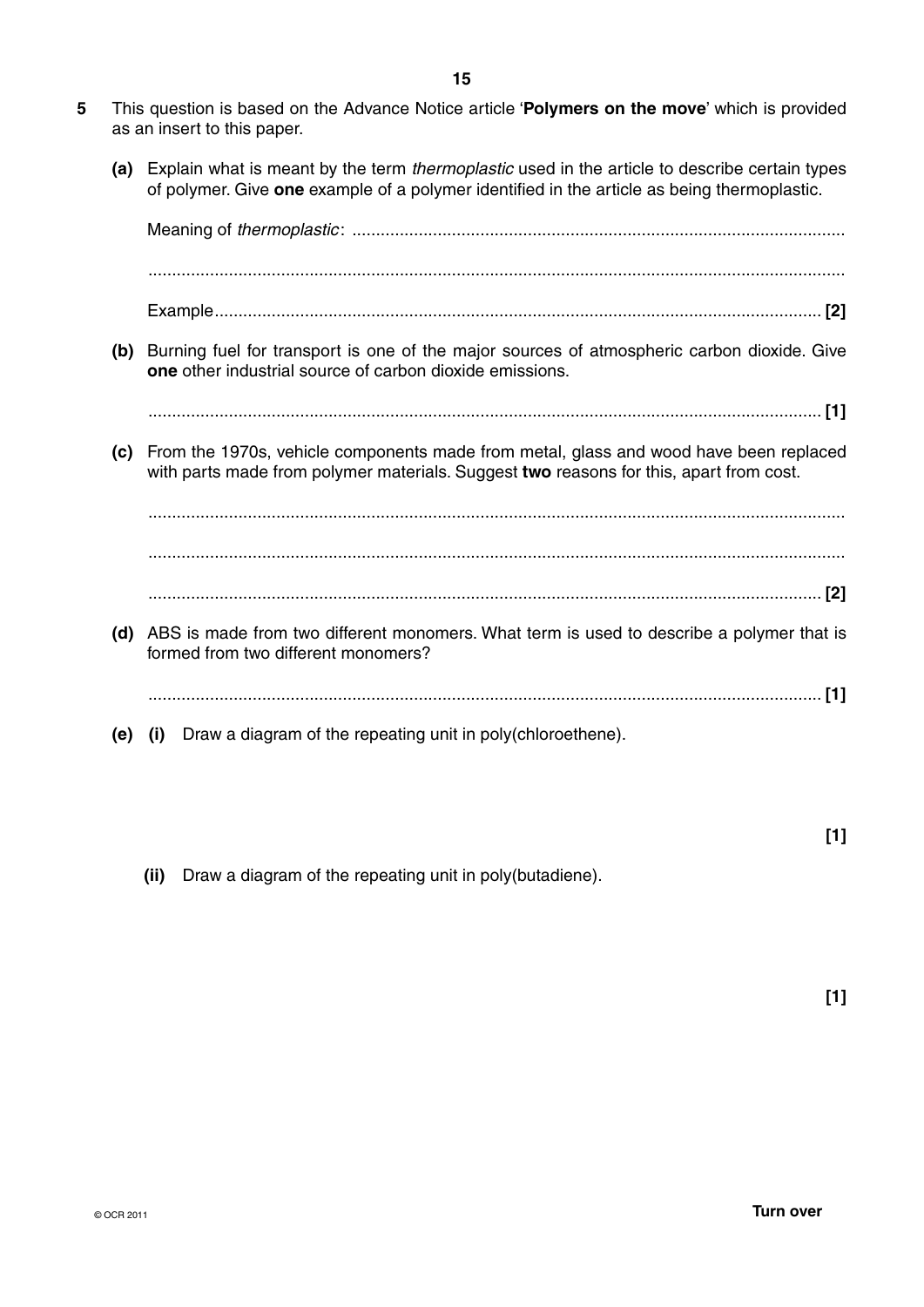- **(f)** A radical chain reaction is described in **Box 1** of the article.
	- **(i)** Name the **stage** of a radical chain reaction that is occurring in both **reaction 1** and **reaction 2**.

...................................................................................................................................... **[1]**

 **(ii)** Name the stage that causes a radical chain reaction to start.

...................................................................................................................................... **[1]**

- **(g)** The phrase "*because they can't get a chemical 'grab' on the unreactive surfaces* " is used in **Box 1** to explain why some adhesives are ineffective on poly(ethene).
	- **(i)** Explain, in terms of intermolecular bonds, what is meant by this phrase.

 ........................................................................................................................................... ...................................................................................................................................... **[1]**

 **(ii)** Name the strongest type of intermolecular bonds that can form between chains of poly(ethene).

...................................................................................................................................... **[1]**

 **(h)** Explain why polyurethanes are classed as **addition** polymers.

 ................................................................................................................................................... .............................................................................................................................................. **[1]**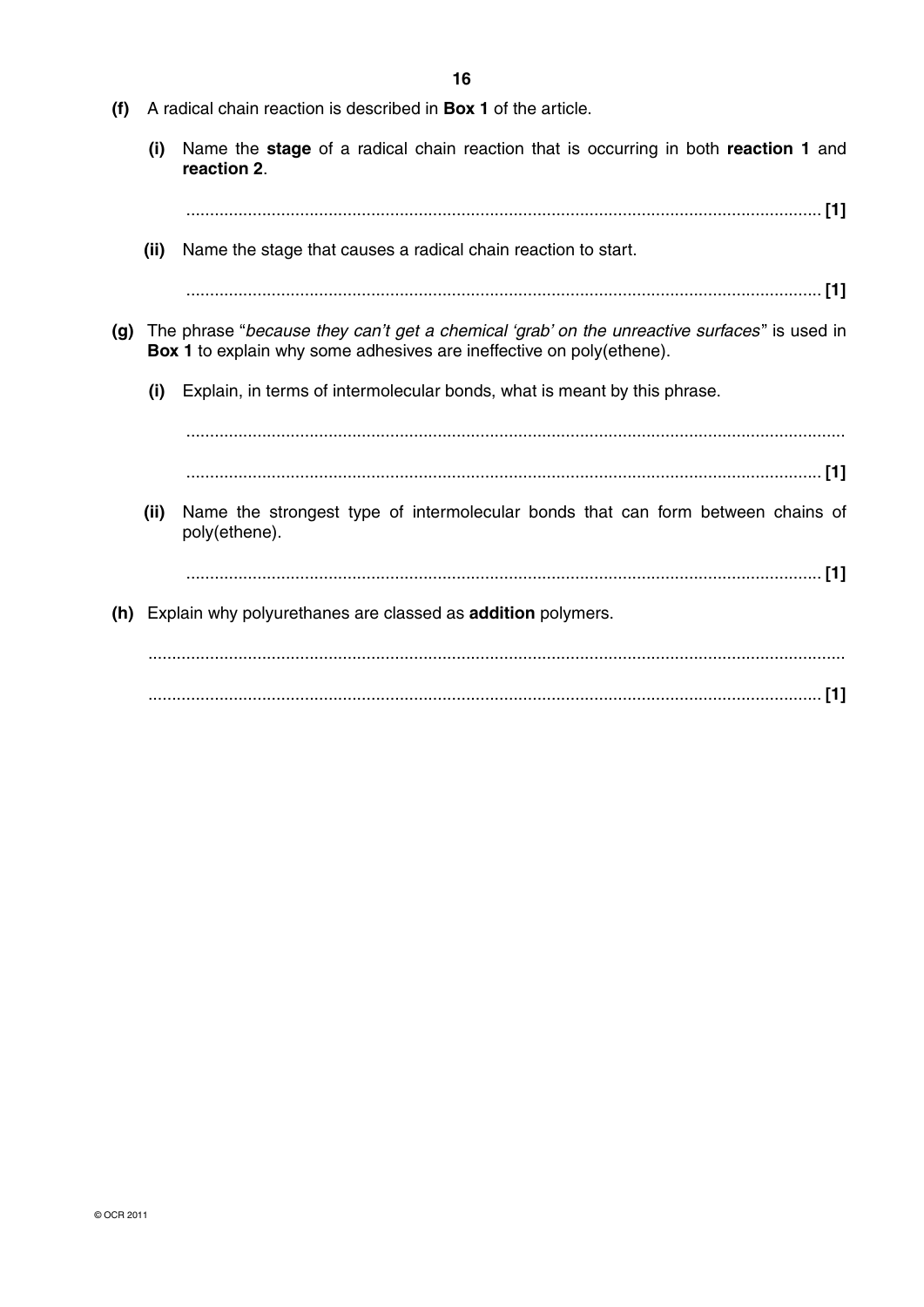- $(i)$ One method that is described for dealing with waste polyurethane foam is to 'recover some of the energy by burning it in an incinerator.
	- Suggest how this could 'recover some of the energy'.  $(i)$

 $\overline{a_1}$  , and the contribution of the contribution of the contribution of  $\overline{a_1}$  ,  $\overline{a_2}$  ,  $\overline{a_3}$  ,  $\overline{a_4}$  ,  $\overline{a_5}$  ,  $\overline{a_6}$  ,  $\overline{a_7}$  ,  $\overline{a_8}$  ,  $\overline{a_9}$  ,  $\overline{a_9}$  ,  $\overline{a_9}$  , 

(ii) Name two gases that could be produced when waste polyurethane foam is burnt.

Explain why each of these gases is described as 'not particularly environmentally friendly'.

(j) Information about the two polymers below is given in Table 1 of the article.

Choose one property of each polymer and explain how the property is linked to the use of the polymer.

### Poly(propene)

| Poly(chloroethene) |
|--------------------|
|                    |
|                    |
|                    |
| <b>Total: 201</b>  |

### **END OF QUESTION PAPER**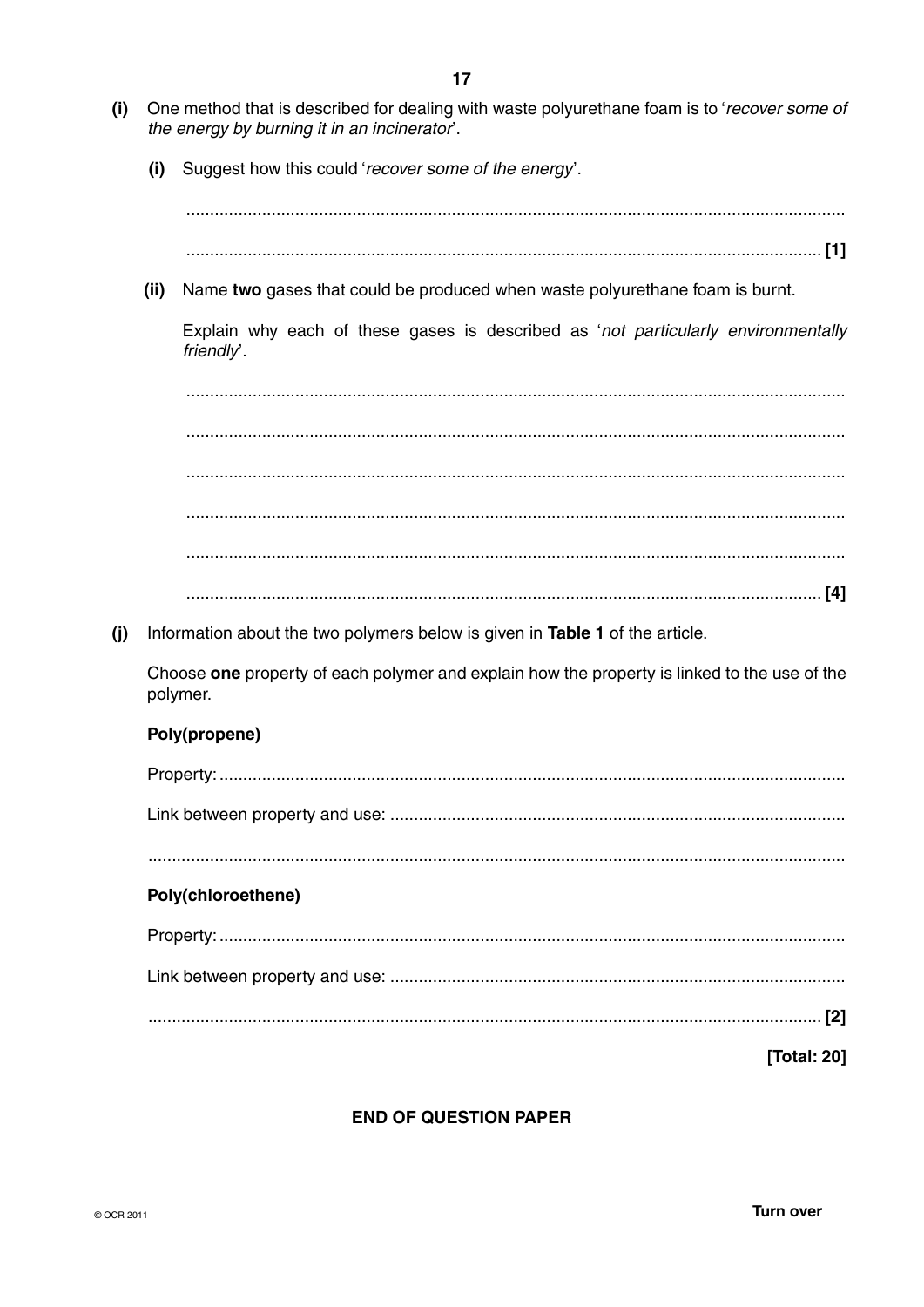#### **ADDITIONAL PAGE**

If additional space is required, you should use the lined pages below. The question number(s) must be clearly shown.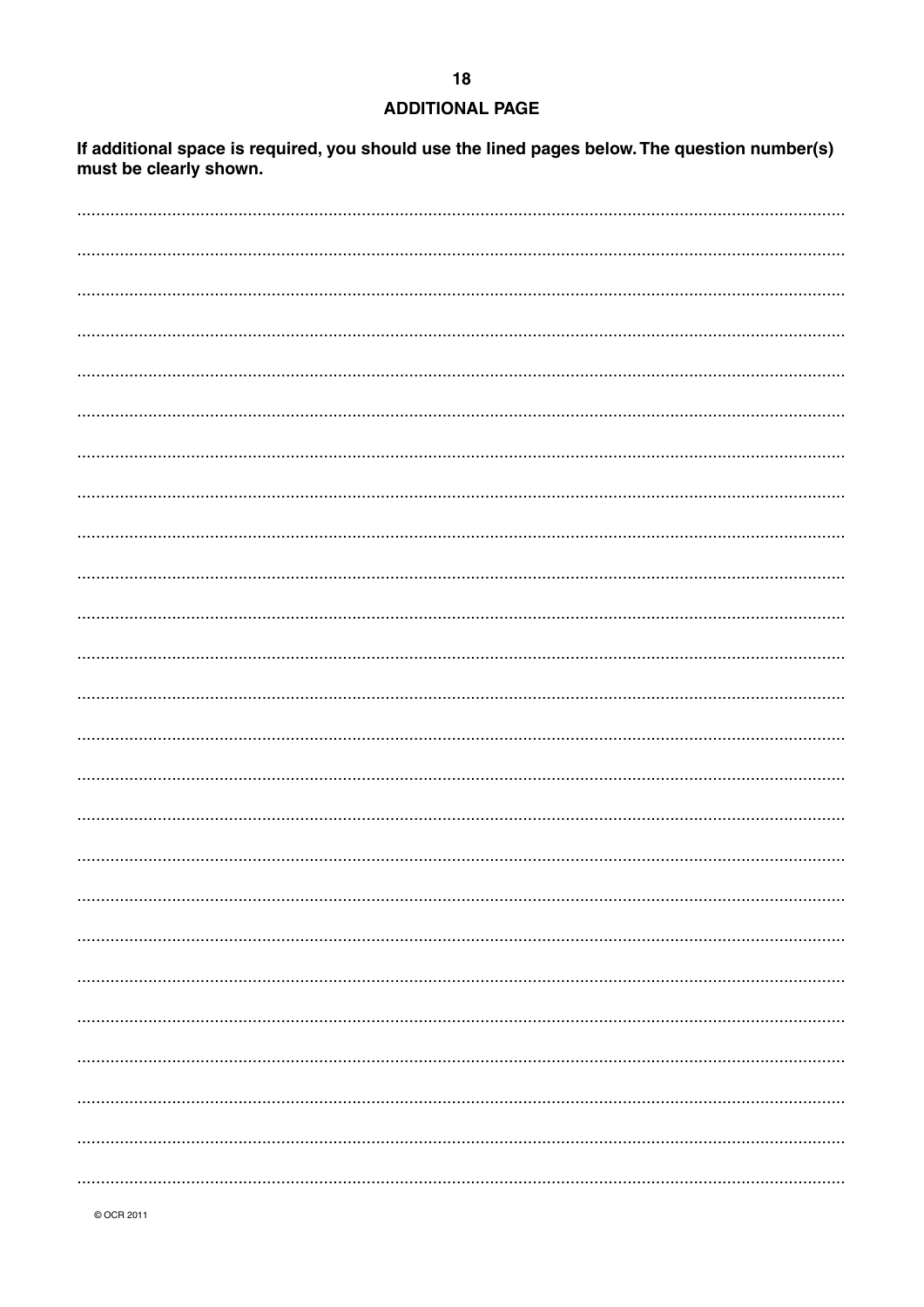|  | <b>ADDITIONAL PAGE</b> |  |  |
|--|------------------------|--|--|
|  |                        |  |  |